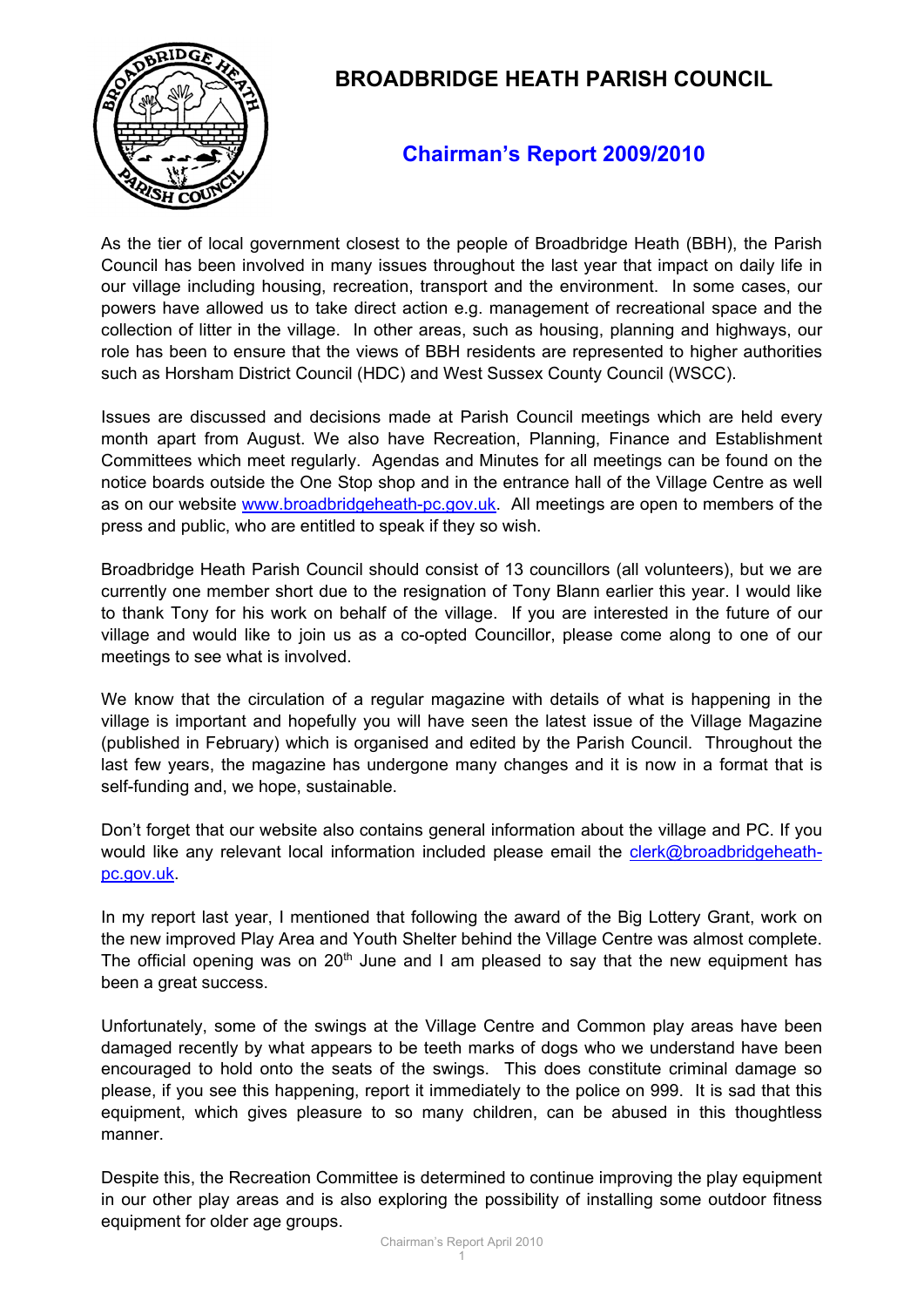The lack of allotments is an ongoing problem in the village and one that the Parish Council has being trying to solve for some years. We have had meetings with local land owners and did find some suitable land last year, but unfortunately the owners were only prepared to let us have a short term lease – no use for anyone wanting to establish an allotment. However, we have not given up hope and are continuing our search with help from HDC and WSCC.

I am glad to say that the installation of new stronger metal posts around the perimeter of the Common deterred any visitors last summer, but please remain vigilant. If you see any unauthorised person or vehicle trying to enter the Common, report it immediately to the Police on 0845 60 70 999 or, if any damage to property is being committed, call 999.

The Finance Committee oversees the income and expenditure of the Parish Council and our accounts are audited every year. I am pleased to say that our last audit report concluded that the PC runs its finances in a sound and sensible manner and fully discharged its legal and statutory responsibilities. The Annual Accounts for the last financial year (2009/2010) will be available for inspection in June 2010.

Mindful of the difficult economic times, the Parish Council has only increased the precept by 1.3% for 2010/11. It has been set at £48,280, which for a property in Band D equates to approximately £41.39, an increase of just 47 pence over last year.

The Parish Council is aware of the enormous contribution made to the community by various organisations that operate in the village, most of which are run by volunteers. We do have some funds available to support such organisations and in the last year, awards included £750 to the Junior Football Club and £2,700 to the Youth Club. A small grant was also made to a group of enterprising youngsters in the village who came and presented their plans to us for repairing and improving the dirt jumps at the BMX track in Byfleets Lane.

The Youth Club, which started last year at the Leisure Centre, has been a great success and I would like to congratulate them on being awarded 'Best New Youth Club' in the Horsham District together with Partridge Green. At the last count, there were apparently 200+ members with approximately 95% of them residents of Broadbridge Heath. The grant from the Parish Council has allowed a third youth worker to be employed to help with the increase in numbers.

Our PCSO Jeff Grant continues to be active and has recently been promoting the Neighbourhood Watch Scheme in the village. As some of you may be aware, this has also been extended to some of the younger members of our community. Speeding in the village continues to be a hot topic and Jeff has been working with some local volunteers to promote SID, a device which flashes up the speed of oncoming cars and is used as a deterrent. We now have our own volunteer co-ordinator for the village, which hopefully means that you will see a lot more of SID around. New volunteers are always welcome – please contact the Clerk in the first instance.

Other areas that the PC continues to get complaints about include dog fouling, parking on the pavements, flooding in certain areas of the village, and most recently, pot holes! All of your comments are taken notice of and, although in many cases we ourselves have no direct power to take action, rest assured that comments are passed on to the relevant authorities and followed up wherever possible. As we have had so many comments about this recently, it is probably worth mentioning that pot holes can be reported directly on the WSCC website.

Planning continues to be an important area for the Parish Council, although we saw a marked decline in the number of applications last year – probably due to a combination of the uncertain